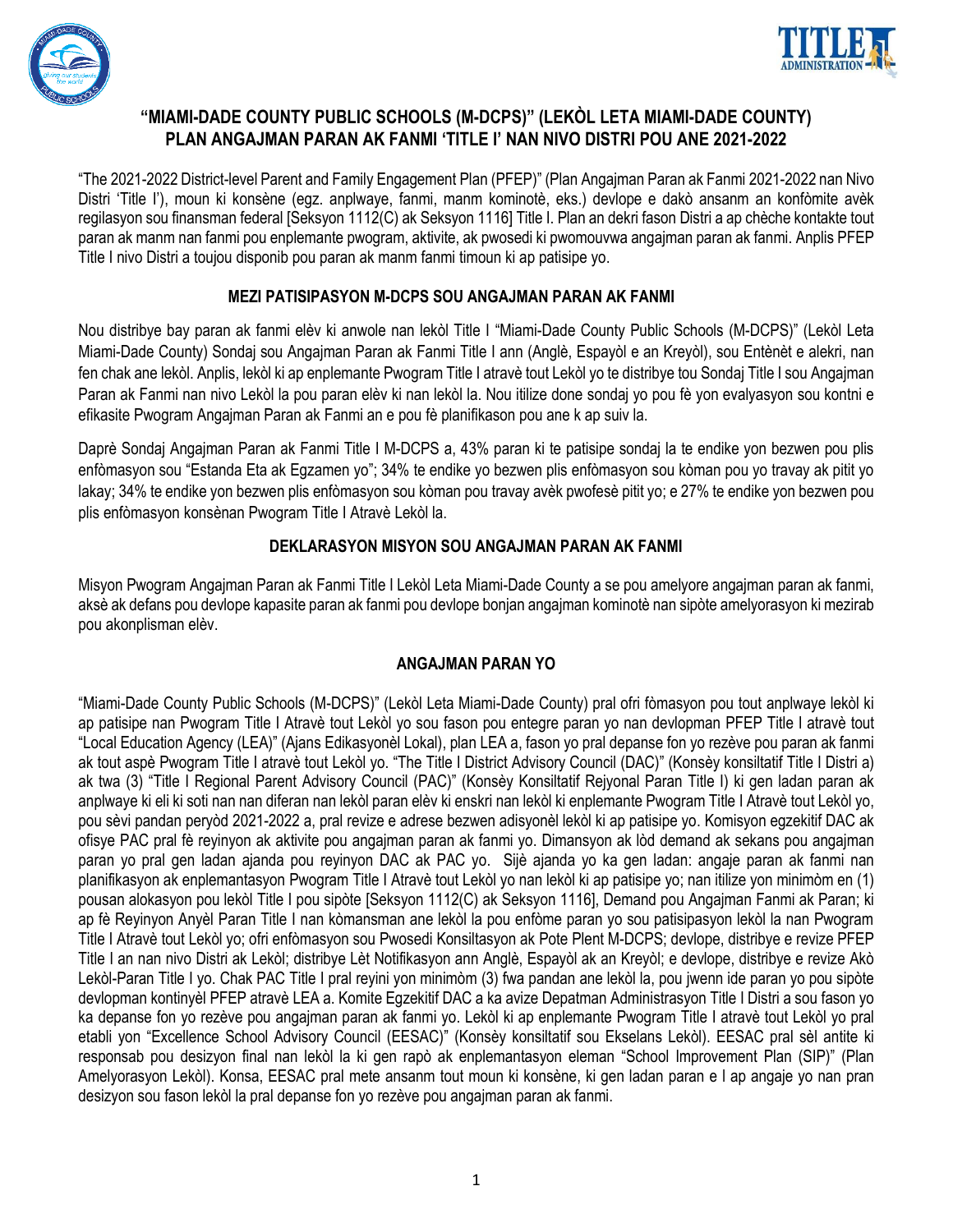Nou pral enplemante Inisyativ "Parents-Helping-Parents (PHP)" (Paran-Ede-Paran) nan lekòl Title I nou vize atravè Distri a, avèk gwo objektif global, pou ogmante entèraksyon enpòtan an fanmi, lekòl, ak kominote yo pou amelyore rezilta elèv. Kat objektif prensipal PHP se: 1) pwolonje sèvis sansibilizasyon ak sipò bay fanmi; 2) ede fanmi konprann règ federal, eta ak distri ki gen enpak sou eksperyans pitit yo fè lekòl; 3) amelyore abilite fanmi pou sèvi kòm defansè pou pitit yo; e 4) pwomouvwa rapò pozitif ant paran ak lòt moun ki konsène yo. Yo anboche e fòme yon paran nan chak lekòl yo vize kòm yon "Family Support Specialist (FSS)" (Espesyalis Sipò Paran) pou akonpli objektif inisyativ la. FSS nan lekòl yo vize yo kenbe yon kominikasyon kontinyèl avèk anplwaye Distri a ki sipèvize inisyativ la. Sesyon fòmasyon mansyèl ak reyinyon kolaborasyon pral fèt avèk lòt depatman, ajans kominotè, a panèl konseye pou idantifye priyorite ak e aktivman pwomouva angajman fanmi. Nou ofri tout lekòl Title I nan Distri a, kèlkeswa patisipasyon yo nan inisyativ PHP, sèvis sipò fanmi nan yon efò pou responsablize paran elèv ki ale nan lekòl ki enplemante Pwogram Title I atravè tout Lekòl la.

#### **ASISTANS TEKNIK POU LEKÒL KI AP PATISIPE NAN PWOGRAM TITLE I ATRAVÈ TOUT LEKÒL YO**

Distri a pral ofri kowòdinasyon, asistan teknik, ak lòt sipò ki nesesè pou asiste lekòl ki ap patisipe nan Pwogram Title I atravè tout Lekòl yo nan planifikasyon ak enplemantasyon aktivite angajman paran ak fanmi ki efikas. Efò sa a pral ede nan devlope kapasite paran pou amelyore akonplisman akademik pitit yo e ogmante pèfòmans yo lekòl an jeneral, atravè mwayen ak aktivite ki ap suiv yo: seminè fòmasyon pou direktè lekòl ki ap enplemante pwogram Title I 2021-2022 a Atravè tout Lekòl yo; "Parent Portal" (Pòtal Paran) M-DCPS; "Neighborhood Resource Center (NRC)" (Sant Resous Katye) Title I, sipò Distri a ofri pou Sant Resous Paran nan lekòl yo; fòmasyon M-DCPS disponib pou asiste chak lekòl nan efikasman jere Excellence School Advisory Council (EESAC)" (Konsèy konsiltatif sou Ekselans Lekòl); Pwojè 'UP-START', Pwogram M-DCPS pou Edikasyon pou Jèn ki Ap Viv nan Tranzisyon nan Miami-Dade County; "The Parent Academy (TPA)" (Akademi Paran an); ansanm ak aktivite devlopman pwofesyonèl nou fè atravè Sant Fòmasyon pou "Community Involvement Specialists (CIS)" (Espesyalis Patisipasyon Kominotè)/"Community Liaison Specialists (CLS)" (Espesyalis Lyezon Kominotè) Title I yo. Anplis, CIS/ CLS nan lekòl la pral sèvi kòm yon pon ant lakay, lekòl ak kominote a pou fasilite atelye ak sesyon fòmasyon, apèl telefonik, vizit lakay, ansanm ak aktivite nan lekòl la ak kominote a ki pral ranfòse kapasite paran an pou angajman ak sipò pou akonplisman elèv la.

Lekòl ki enplemante Pwogram Title I Atravè tout lekòl yo ap nesesè pou elektwonikman soumèt PFEP Title I nan nivo Lekòl la, chak ane. Anplwaye "Accountability and Technical Assistance Team (A-TAT)" (Ekip Asistans sou Responsablite ak Teknik) Depatman Administrasyon Title I an pral revize soumisyon elektwonik PFEP Title I nan nivo Lekòl la e ofri asistans teknik ak sipò pou asire konfòmite ak tout demand Seksyon 1116 [34 CFR 200.21(c ak d)]. Anplis, nan yon efò pou ede lekòl yo plis nan satisfè demand lwa a, anplwaye nan A-TAT pral fè vizit asistans teknik nan lekòl yo pou asire konfòmite avèk tout demand [Seksyon 1112(C) ak Seksyon 1116].

LEA pral ofri lòt sipò rezonab pou aktivite angajman paran ak fanmi anba Seksyon 1116, jan paran ka mande atravè Reyinyon Jeneral DAC Title I, (minimòm de (2) pa ane e nan aswè); reyinyon PAC Title I, (Minimòm de (2) pa ane pou chak rejyon administratif nan Distri a, nan diferan lè ak lokasyon pou maksimize patisipasyon paran ak fanmi); ak reyinyon/atelye nan lekòl Title I yo pou paran ak fanmi (toutan) atravè ane a. Sijè ajanda reyinyon sa yo ka gen ladan: Konsèy efikas pou Angajman Paran ak Fanmi; Rewè e Revize –PFEP Title I M-DCPS la; ak Pratik Angajman Fanmi ak Paran. Nou pral ofri Paran ak fanmi yo enfòmasyon ak materyèl pou ede yo amelyore akonplisman akademik pitit yo. Anplis, nou pral ofri paran ak fanmi yo enfòmasyon ak fòmasyon nan domèn itilizasyon teknoloji, ladrès sou lavi, ak bezwen sèvis kominotè. Distri a pral ofri lekòl yo gid adisyonèl sou angajman paran ak fanmi nan Liv Machasuiv 2018-2019 Administrasyon Title I an, ki se yon resous adisyonèl ki disponib pou lekòl ki ap patisipe nan Pwogram Title I Atravè Tout Lekòl yo. Liv machasuiv la gen ladan enfòmasyon sou tout eleman Pwogram Title I Atravè tout Lekòl yo, ki gen ladan demand espesifik Seksyon 1116 Akò ESSA a, tankou modèl platfòm PFEP ak Akò Lekòl-Paran. Anplis, sit Entènèt Depatman Administrasyon Title I an [http://title1.dadeschools.net,](http://title1.dadeschools.net/) ak sit entènèt Kolaborasyon ak Konfòmite nan nivo Lekòl Title I yo disponib pou sipòte tout lekòl Title I ki ap patisipe.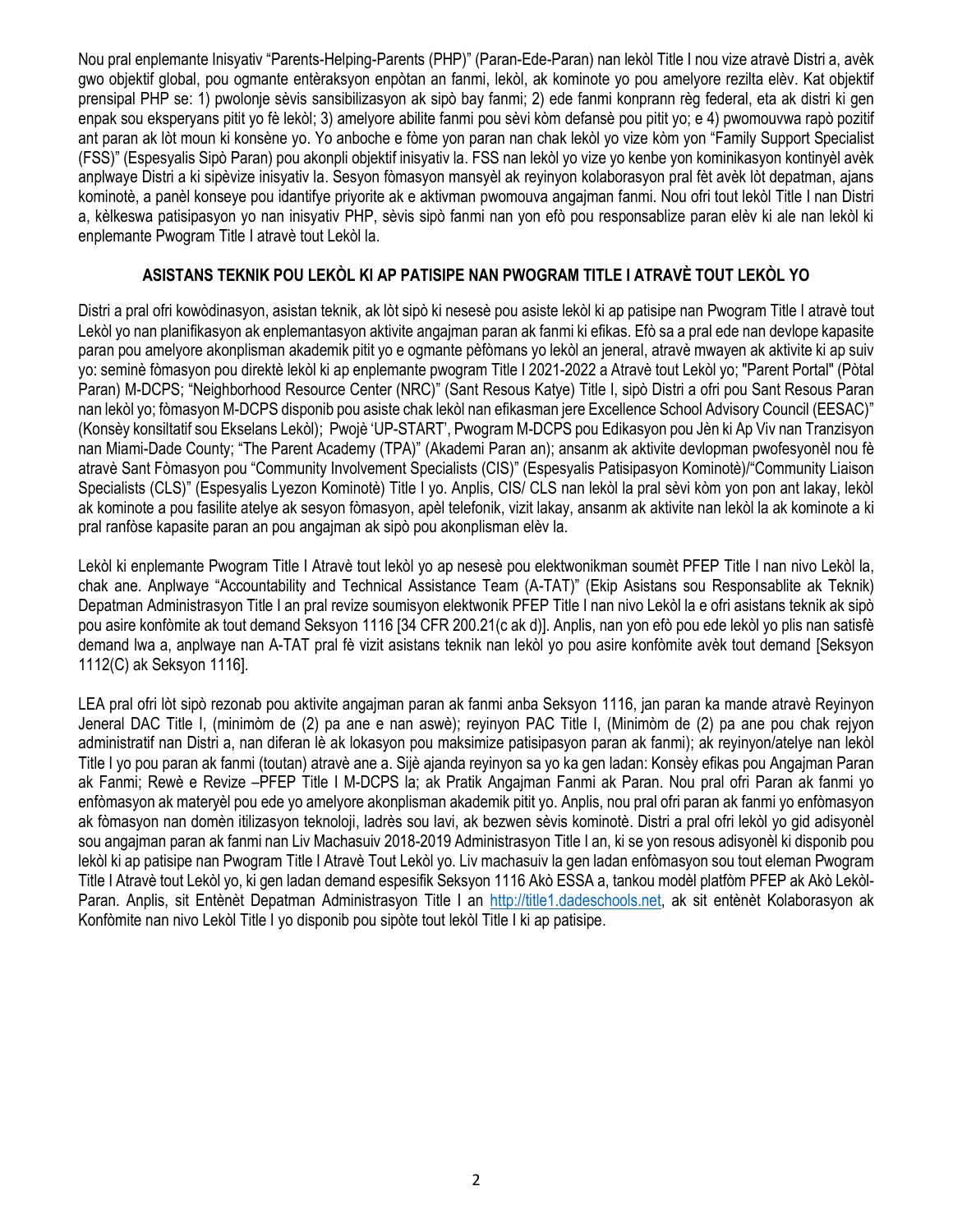#### **KOWÒDINASYON AK ENTEGRASYON ESTRATEJI ANGAJMAN PARAN AK FANMI NAN TITLE I, PATI A AVÈK LÒT PWOGRAM FEDERAL**

| 1              | Pwogram Migran Title I                                                          | Anba sipèvizyon Direktè Egzekitif Pwogram Migran an, anplwaye ofri sèvis<br>enstriksyonèl ak sipò siplemantè pou travayè migran ak fanmi yo atravè plizyè<br>eleman, ki gen ladan Pwogram Aprantisaj Timoun Migran Anbazaj Bonè ansanm<br>avèk Depatman Administrasyon Title I an.                                                                                                                                                                                                                                                                                                                                                                                         |
|----------------|---------------------------------------------------------------------------------|----------------------------------------------------------------------------------------------------------------------------------------------------------------------------------------------------------------------------------------------------------------------------------------------------------------------------------------------------------------------------------------------------------------------------------------------------------------------------------------------------------------------------------------------------------------------------------------------------------------------------------------------------------------------------|
| $\overline{2}$ | "Project UP-START"<br>(Pwojè UP-START)                                          | Anba sipèvizyon Pwojè UP-START la, Direktè Sansibilizasyon Kominotè Pwogram<br>Edikasyon Sanzabri a, Lyezon Sanzabri Lekòl yo distribye enfòmasyon sou atelye<br>ki fèt chak semèn nan "Title I Neighborhood Resource Center" (Sant Resous Katye<br>Title I). Anplis, yo envite Direktè Sansibilizasyon Kominotè a pou pale nan reyinyon<br>Involvement<br>Specialists (CIS)"<br>"Community<br>(Espesyalis<br>Patisipasyon<br>Kominotè)/"Community Liaison Specialists (CLS)" (Espesyalis Lyezon Kominotè) ak<br>paran Title I yo, pou yo pataje enfòmasyon sou sèvis ak resous ki disponib pou elèv<br>ak fanmi ki ap viv nan lojman enstab (sètadi sitiyasyon sanzabri). |
| 3              | "Parents-Helping-Parents<br>(PHP)" (Paran-Ede-Paran)                            | Anba sipèvizyon Ofisye Lyezon Fanmi an, "Family Support Specialists (FSS)"<br>(Espesyalis Sipò Fanmi) sèvi kòm lyezon ant fanmi, lekòl, ak biwo Distri a ki sipèvize<br>inisyativ sa a pou ede fanmi jwenn aksè sèvis ak pwogram, tankou: "Head Start,"<br>(Kòmanse Edikasyon Bonè) Edikasyon Elèv Espesyal, Anglè pou Moun ki Pale Lòt<br>Lang, Edikasyon Altènatif, Sèvis Edikasyonèl pou Migrant, ak lòt.                                                                                                                                                                                                                                                               |
| 4              | Akademi Paran an                                                                | Anba sipèvizyon Direktè a, Akademi Paran Lekòl Leta Miami-Dade County a se yon<br>inisyativ atravè Distri a ki fèt pou sipòte angajman familyal ak kominotè atravè Distri<br>a. Akademi Paran an fè patenarya avèk òganizasyon lokal ak nasyonal yo pou ofri<br>yon gran varyete resous gratis nan yon efò pou ede paran vin patnè konplè nan<br>edikasyon pitit yo.                                                                                                                                                                                                                                                                                                       |
| 5              | "Early Childhood<br>Programs" (Pwogram<br>Edikasyon pou Timoun<br>Anbazaj Bonè) | Anba sipèvizyon Direktè Administratif "Program Early Childhood" (Pwogram<br>Edikasyon pou Timoun Anbazaj), anplwaye sipòte angajman ak patisipasyon paran<br>jèn timoun avèk yon varyete eksperyans enpòtan atravè pwogram 'Head Start' 'Early<br>Head Start' ak "Voluntary Pre-Kindergarten" (Klas Matènèl Volontè), an konjonksyon<br>avèk Depatman Administrasyon Title I.                                                                                                                                                                                                                                                                                              |
| 6              | Edikasyon Elèv<br>Eksepsyonèl                                                   | Anba sipèvizyon Direktè Administratif Biwo Sèvis ak Sipò Edikasyonèl la, Depatman<br>Edikasyon Elèv Eksepsyonèl la sèvi timoun ak fanmi atravè Distri a nan devlope,<br>kowòdone, ak kontwole pwogram ki siopòte elèv ki gen andikap yon fason pou asire<br>pratik kourikoulòm, ak pratik nan konpòtman yo taye yon fason pou satisfè bezwen<br>edikasyonèl elèv yo.                                                                                                                                                                                                                                                                                                       |
| $\overline{7}$ | Pwogram Sèvis<br>Edikasyonèl Altènatif                                          | Anba sipèvizyon Direktè Administratif Pwogram Sèvis Edikasyonèl Altènatif la,<br>Direktè ak Asistan Direktè Lekòl la, ansanm ak anplwaye yo ofri sipò ak sèvis<br>enstriksyonèl anplis pou elèv ki neglije ak sa ki delenkan ansanm ak fanmi yo. Biwo<br>a ede tou avèk pwopagasyon enfòmasyon konsènan disponiblite fòmasyon pou<br>paran, evènman/aktivite, atelye ak lòt enfòmasyon ki gen rapò avèk edikasyon apre<br>lekòl segondè.                                                                                                                                                                                                                                   |

#### **EVALYASYON ANYÈL KONTNI AK EFIKASITE RÈG SOU ANGAJMAN PARAN AK FANMI**

Nou ap fè yon Sondaj Anyèl sou Angajman Paran ak Fanmi Title I M-DCPS anvan fen ane lekòl la pou evalye kontni ak efikasite aktivite sansibilizasyon angajman paran ak fanmi yo nan amelyore kalite akademik, Pati A Title I lekòl yo atravè evolisyon ane a. Anplis, sondaj la ap ede nan idantifye baryè pou yon meyè patisipasyon paran nan aktivite ki sanksyone yo. Rezilta nou jwenn nan evalyasyon an ap itilize pou kreye estrateji ki pi efikas pou ane lekòl ki ap vini an. Nou pral fè yon efò kolaboratif pou enfòme paran sou disponibilite ak enpòtans sondaj sa a nan reyinyon "Community Involvement Specialists (CIS)" (Espesyalis Patisipasyon Kominotè)/"Community Liaison Specialists (CLS)" (Espesyalis Lyezon Kominotè), Title I Distri a ak Rejyon an, Bilten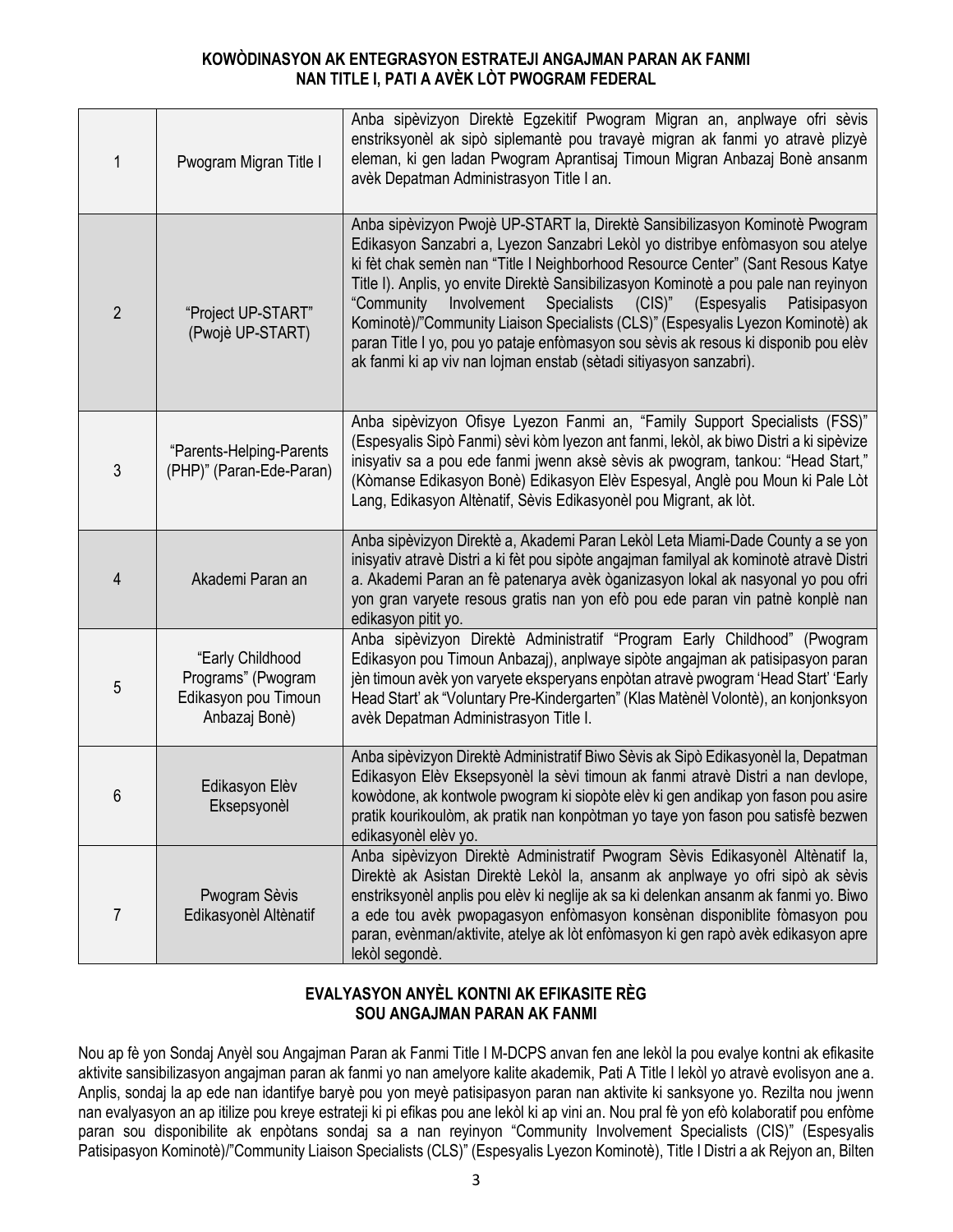Nouvèl 'Title I DAC Talk' pou Paran Title I, Bilten Trimestriyel Title I, 'SchoolMessenger', ak feyè. Sondaj sa a ap disponib sou Entènèt ann Anglè, Espayòl e an Kreyòl pou paran ranpli. Anplis, vèsyon ekri sondaj la pral disponib nan lekòl yo ak nan reyinyon Distri a pou fasilite paran yo ranpli sondaj la. CIS/CLS lekòl la oubyen moun ki kontakte paran yo pral kontakte paran yo pou ankouraje e ede elèv yo nan ranpli sondaj la. Apre sa, Distri a pral sèvi ak rezilta sondaj la pou devlope LEA atravè Title I PFEP pou nouvo ane lekòl la e PFEP nan nivo Lekòl Title I an pou tout lekòl nan Pwogram Title I an. Tout lekòl ki ap enplemante Pwogram Title I Atravè tout Lekòl la pral pwograme reyinyon pou paran yo anvan fen ane lekòl la kote patisipan yo pral idantifye baryè ki jennen paran ak fanmi yo pou patisipe nan aktivite angajman paran ak fanmi yo pandan ane lekòl la e idantifye etap lekòl la pral pran pou defèt baryè yo idantifye yo. Anplis de sa, Biwo Evalyasyon Pwogram nan pral fè yon evalyasyon anyèl pou Pwogram Title I Atravè tout Lekòl la, ki gen ladan Pwogram Angajman Paran ak Fanmi. Evalyasyon an pral konsantre sou rezilta sèvis nou ofri yo.

| <b>Kantite</b> | Kontni ak Kalite<br><b>Aktivite</b>                                                                                                                                                                                                                                                                                                                                                                                               | <b>Moun ki</b><br>Responsab                                                                                                                                             | <b>Enpak Nou Prevwa sou</b><br>Akonplisman Elèv                                                                                                                                                                                                                                  | <b>Frekans</b>          | <b>Evidans Efikasite</b>                                                                                                                                                                |
|----------------|-----------------------------------------------------------------------------------------------------------------------------------------------------------------------------------------------------------------------------------------------------------------------------------------------------------------------------------------------------------------------------------------------------------------------------------|-------------------------------------------------------------------------------------------------------------------------------------------------------------------------|----------------------------------------------------------------------------------------------------------------------------------------------------------------------------------------------------------------------------------------------------------------------------------|-------------------------|-----------------------------------------------------------------------------------------------------------------------------------------------------------------------------------------|
| $\mathbf{1}$   | Kontni: Responsabilize<br>paran yo, avèk<br>enfòmasyon, resous ak<br>sèvis ki disponib atravè<br>lekòl la, Distri a e<br>kominote a.<br>Aktivite: Koneksyon<br>avèk ajans kominotè<br>ki ofri sèvis sipò pou<br>paran ak fanmi.                                                                                                                                                                                                   | CIS/CLS<br>Title I,<br>Anplwaye,<br>Direktè, ak<br>CIS/CLS<br>Depatman<br>Administrasyon<br>Title I                                                                     | Kolekte done atravè<br>soumisyon Rapò Mansyèl<br>pou Lekòl, ki dokimante<br>sèvis sipò nou bay paran<br>atravè yon pwosesis<br>rekòmandasyon bay ajans<br>kominotè, nan yon efò pou<br>adrese bezwen espesifik<br>ki pral kontribye<br>nanamelyore akonplisman<br>akademik elèv. | Chak Mwa                | • Rekòmandasyon<br>Paran sou Lis<br>Ajans Kominotè yo<br>$\bullet$ Fòm<br>Rekòmandasyon<br>nan Ajans Kominotè<br>ki tou Ranpli<br>Rapò Lekòl sou<br>Angajman Paran ak<br>Fanmi Chak Mwa |
| $\overline{2}$ | Kontni: Ofri<br>rekòmandasyon sou bi<br>ak etap ki nesesè pou<br>amelyore Pwogram<br>Title I Atravè tout Lekòl<br>yo; devlope e revize<br>ansanm ak Distri a, LEA<br>Title I PFEP an; e ede<br>nan enfòme paran<br>timoun ki ap patisipe<br>nan Reyinyon Anyèl<br>Paran Title I an,<br>reyinyon Distri a, ak lòt<br>reyinyon paran, jan li<br>apwopriye.<br><b>Aktivite: Reyinyon</b><br>Konsèy Administrasyon<br>DAC Title I an. | Ofisye DAC ki<br>eli, Direktè<br>Distri, Direktè<br>Distri Dapatman<br>Administrasyon<br>Title I, Direktè<br>Egzekitif, ak<br>anplwaye nou<br>seleksyone nan<br>Title I | Nou pral sèvi ak ide e<br>rekòmandasyon yo fè<br>pou etabli objektif,<br>inisyativ, ak aktivite ki<br>pral sipòte akonplisman<br>akademik elèv.                                                                                                                                  | Out<br>2021-Jen<br>2022 | • Kominikasyon<br>elektwonik<br>$\bullet$ Feyè<br>• Ajanda<br>• Fèy prezans<br>• Feyè nou Bay                                                                                           |

#### **DEVLOPE KAPASITE LEKÒL AK PARAN**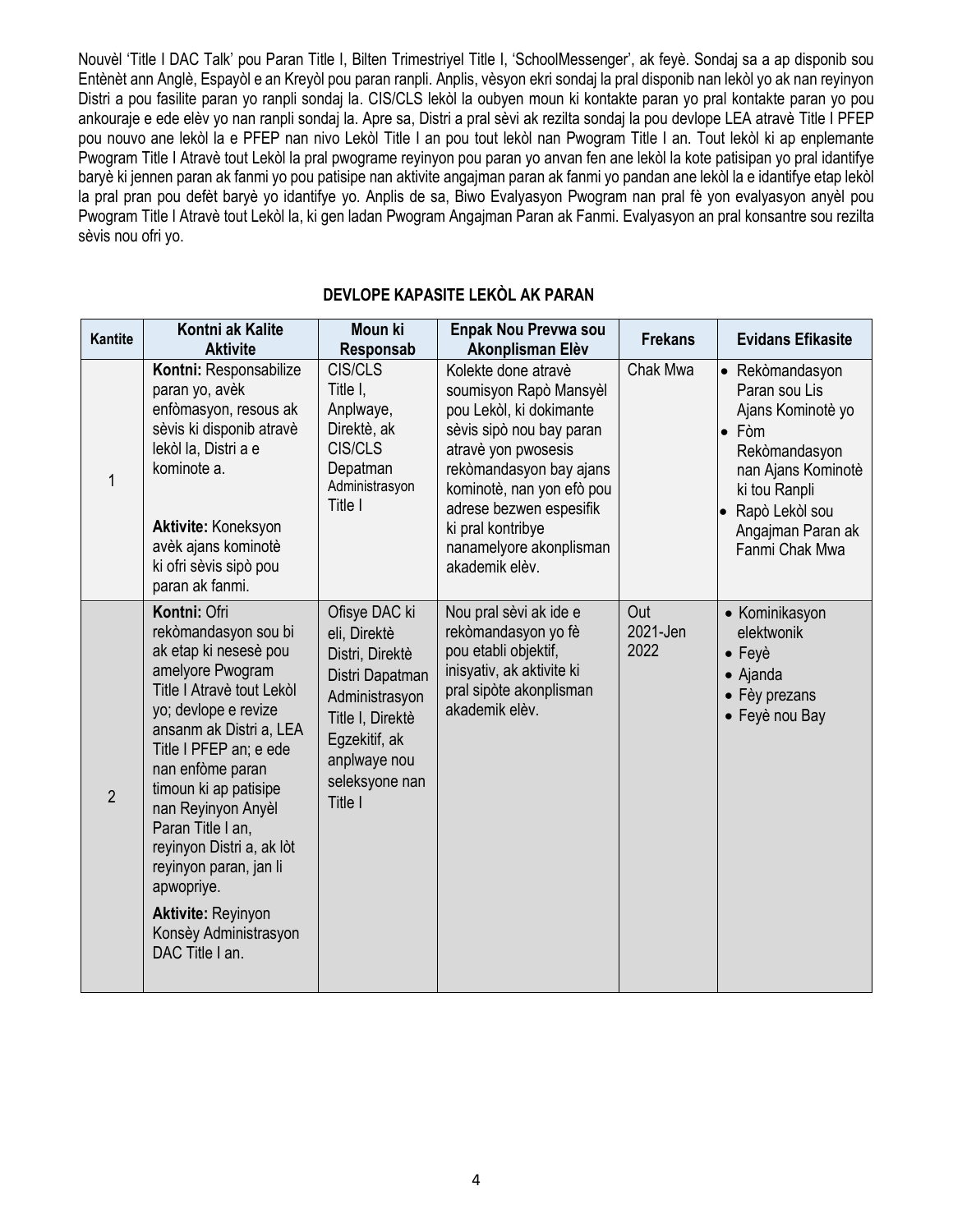| <b>Kantite</b> | Kontni ak Kalite<br><b>Aktivite</b>                                                                                                                                                                                                                                                                                          | Moun ki<br>Responsab                                                                                                                                                                    | <b>Enpak Nou Prevwa sou</b><br>Akonplisman Elèv                                                                                                                       | <b>Frekans</b>        | <b>Evidans Efikasite</b>                                                                                                                                                |
|----------------|------------------------------------------------------------------------------------------------------------------------------------------------------------------------------------------------------------------------------------------------------------------------------------------------------------------------------|-----------------------------------------------------------------------------------------------------------------------------------------------------------------------------------------|-----------------------------------------------------------------------------------------------------------------------------------------------------------------------|-----------------------|-------------------------------------------------------------------------------------------------------------------------------------------------------------------------|
| 3              | Kontni: Ofri enfòmasyon<br>atravè reyinyon,<br>fòmasyon, ak atelye pou<br>ede lekòl yo nan<br>efikasman ranpli e<br>enplemante "School<br>Improvement Plan (SIP)"<br>(Plan Amelyorasyon<br>Lekòl yo).<br>Aktivite: Reyinyon,<br>ssyon fòmasyon, sipò ak<br>asistans Teknik M-<br>DCPS.                                       | Anplwaye Distri<br>nou seleksyone                                                                                                                                                       | Ogmante angajman paran<br>nan devlopman ak<br>revizyon SIP a, ki lye ak<br>akonplisman akademik.                                                                      | Out 2021-<br>Jen 2022 | • Sesyon enfòmasyon<br>chak Semèn<br>• Ajanda<br>• Fèy prezans<br>• Feyè nou Bay<br>• Rapò Adezyon ak<br>Title I nan nivo Lekòl<br>yo<br>· Prezantasyon<br>'PowerPoint' |
| $\overline{4}$ | Kontni: Enfòme<br>anplwaye sou<br>patisipasyon lekòl yo nan<br>nan pwogram Pati A Title<br>I an, e eksplike demand<br>"Every Student<br>Succeeds Act (ESSA)"<br>(Akò Chak Elèv Fè<br>Siksè) avèk aksan sou<br>akonplisman akademik<br>elèv atravè angajman<br>paran ak fanmi<br><b>Activity: Reyinyon</b><br>Ouvèti Lekòl yo | Depatman<br>Administrasyon<br>Title I ak<br>administratè<br>nan lekòl yo                                                                                                                | Amelyore konpreyansyon<br>anplwaye yo sou demand<br>ESSA avèk aksan sou<br>akonplisman akademik<br>atravè angajman paran ak<br>fanmi.                                 | Vè fen<br>oktòb 2021  | $\bullet$ Ajanda<br>• Fèy prezans<br>• Feyè nou bay<br>· Prezantasyon<br>'PowerPoint'                                                                                   |
| 5              | Kontni: Enfòmasyon<br>nou konpile yo pral ede<br>nan devlopman LEA ak<br>PFEP nan nivo lekòl pou<br>ane lekòl ki ap vini an<br>Aktivite: Sondaj sou<br>Angajman Paran/Fanmi<br>Title I M-DCPS                                                                                                                                | Direktè Distri,<br><b>Direktè</b><br>Egzekitif,<br>Anplwaye nou<br>Seleksyone nan<br>Title I, ak<br><b>Direktè</b><br>Rechèch ak<br>Evalyasyon,<br><b>Biwo</b><br>Evalyasyon<br>Pwogram | Bay enfòmasyon ki pral<br>amelyore livrezon sèvis<br>sipò ki ranfòse relasyon<br>ant paran ak lekòl la nan<br>fason enpòtan e ki<br>amelyore akonplisman<br>akademik. | Me-Jiyè<br>2022       | • Kominikasyon<br>elektwonik (Bay<br>Enfòmasyon Chak<br>Semèn)<br>• Konpilasyon Rezilta<br>Sondaj yo                                                                    |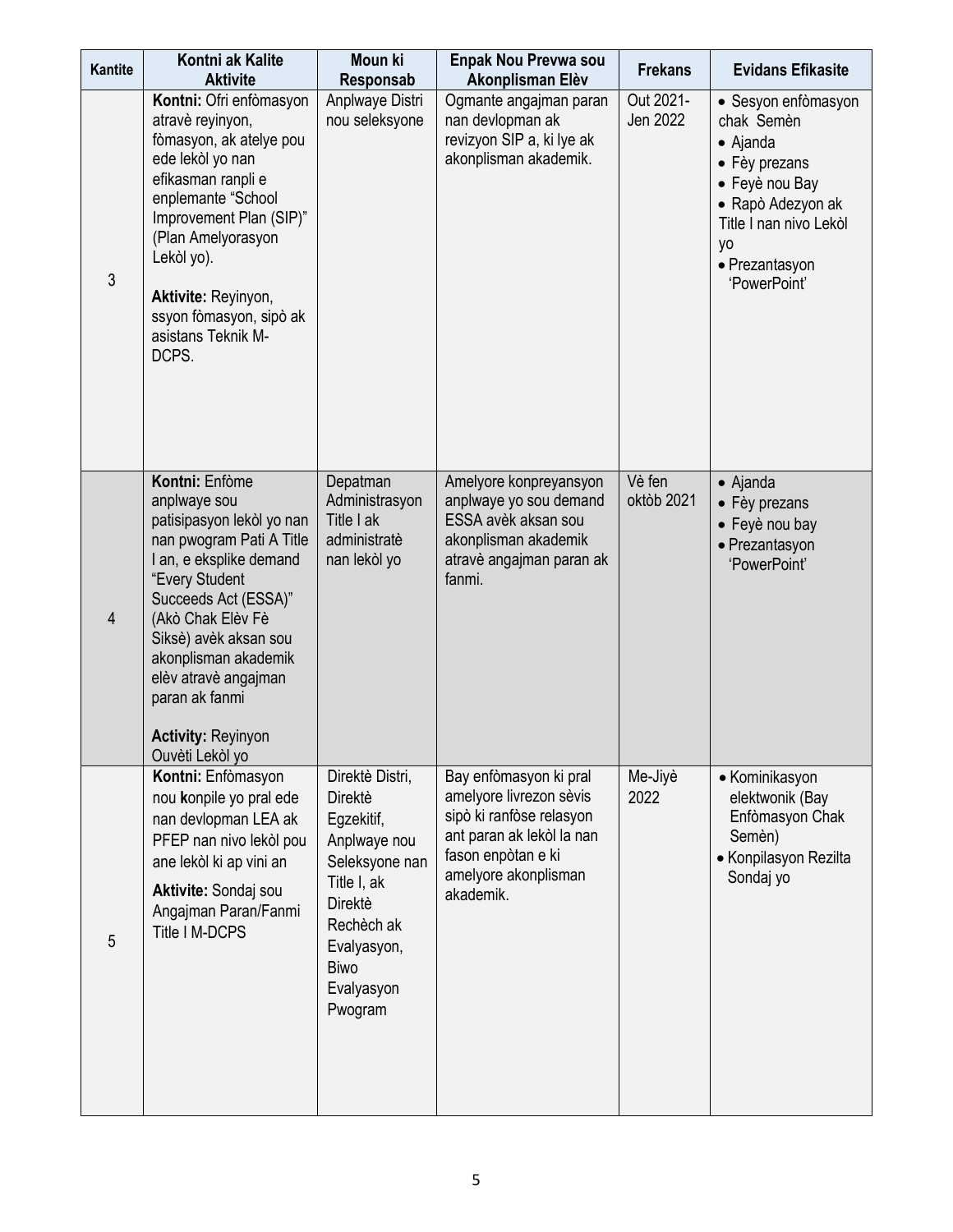| Kantite        | Kontni ak Kalite<br><b>Aktivite</b>                                                                                                                                                                                                                                                                                                                                  | Moun ki<br>Responsab                                                                                                                         | Enpak Nou Prevwa sou<br>Akonplisman Elèv                                                                                                                                                                                                                                              | <b>Frekans</b>                                | <b>Evidans Efikasite</b>                                                                                                                                                                                                                                                                                                                         |
|----------------|----------------------------------------------------------------------------------------------------------------------------------------------------------------------------------------------------------------------------------------------------------------------------------------------------------------------------------------------------------------------|----------------------------------------------------------------------------------------------------------------------------------------------|---------------------------------------------------------------------------------------------------------------------------------------------------------------------------------------------------------------------------------------------------------------------------------------|-----------------------------------------------|--------------------------------------------------------------------------------------------------------------------------------------------------------------------------------------------------------------------------------------------------------------------------------------------------------------------------------------------------|
| 6              | Kontni: Bay paran ak<br>elèv ki ap patisipe nan<br>an angaje yo nan<br>seminè sou<br>entènèt/atelye chak<br>semèn, ansanm ak<br>fòmasyon, ak aktivite<br>pou agrandi konesans<br>ak ladrès yo nan fason ki<br>kontribye a byennèt e<br>siksè akademik pitit yo<br>an jeneral.<br>Aktivite: "Neighborhood<br>Resource Center (NRC)"<br>(Sant Resous Katye)<br>Title I | Direktè Distri,<br>Depatman<br>Administrasyon<br>Title I, ak<br><b>Direktè</b><br>Egzekitif, ak<br>Anplwaye nou<br>Seleksyone nan<br>Title I | Devlope e enplemante<br>pwogram, seminè sou<br>entènèt/atelye, fòmasyon,<br>ak aktivite ki fèt pou<br>responsablizxe paran<br>avèk ladrès yo bezwen<br>pou efikasman ede pitit yo<br>akademikman e<br>sosyalman.                                                                      | Out 2021-<br>Jen 2022                         | • Fèy prezans vizitè,<br>Fòm Pwofil ak<br>Kominkasyon ki<br>ranpli<br>· Rapò Zoom, ajanda<br>atelye/aktivite, fèy<br>prezans, feyè nou<br>bay, prezantasyon<br>PowerPoint ak fòm<br>evalyasyon sondaj<br>sou seminè sou<br>entènèt/atelye/aktivit<br>e ki ranpli.<br>• Kominikasyon<br>elektwonik<br>• Vizit andwa sou Sant<br>Vityèl pou Paran. |
| $\overline{7}$ | Kontni: Bay paran ak<br>fanmi elèv nan lekòl ki<br>ap enplemante<br>Pwogram Title I yon<br>opòtinite anplis pou<br>patisipe nan edikasyon<br>pitit yo.<br>Aktivite: "DAC Talk"<br>(Konferans DAC),<br>Nouvèl pou Paran Title I                                                                                                                                       | Direktè Distri,<br>Direktè Egzekitif<br>Depatman<br>Administrasyon<br>Title I<br>ak anplwaye<br>nou seleksyone<br>nan Title I                | Distribye piblikasyon ki fèt<br>pou prezante nouvèl ajou<br>sou konsèy pou paran,<br>tandans aktyèl nan<br>edikasyon ak atik ki<br>enfòme paran sou fason<br>pou yo vin pi angaje nan<br>akonplisman akademik<br>pitit yo, konsa devlope<br>kapasite paran pou yo<br>pran angajman yo | Out 2021-<br>Jen 2022                         | • Konferans DAC<br>Nouvèl pou Paran<br>Title I<br>• Kominikasyon<br>elektwonik<br>• Fèy prezans pou<br>Reyinyon Jeneral<br>DAC.                                                                                                                                                                                                                  |
| 8              | Kontni: Enfòme paran<br>yo sou patisipasyon nan<br>lekòl pwogram Pati A,<br>Title I e eksplike<br>demand "Every Student<br>Succeeds Act (ESSA)"<br>(Akò Chak Elèv Fè<br>Siksè) konsènan<br>angajman fanmi ak<br>paran e dwa paran yo<br>pou patisipe nan<br>pwogram sa yo.<br><b>Aktivite: Reyinyon</b><br>Anyèl Paran Title I ki fèt<br>nan lekòl la                | Depatman<br>Administrasyon<br>Title I<br>ak administratè<br>Andwa Lekòl                                                                      | Ogmante enfòmasyton<br>pou paran konsenan<br>Pwogram Title I ak ESSA,<br>nan yon efò pou devlope<br>kapasite angajman paran<br>yo                                                                                                                                                     | Pandan<br>1ye semès<br>ane lekòl<br>aktyèl la | $\bullet$ Ajanda<br>• Fèy prezans<br>$\bullet$ Feyè<br>• Prezantasyon<br><b>PowerPoint</b><br>• Pakè Dokimantasyon<br>pou Reyinyon Anyèl<br>Title I pou Paran<br>• Rapò adezyon ak<br>Title I nan nivo lekòl<br>• Done nou soumèt<br>Chak Mwa<br>atravè Rapò Lekòl<br>sou Angajman Paran<br>ak Fanmi                                             |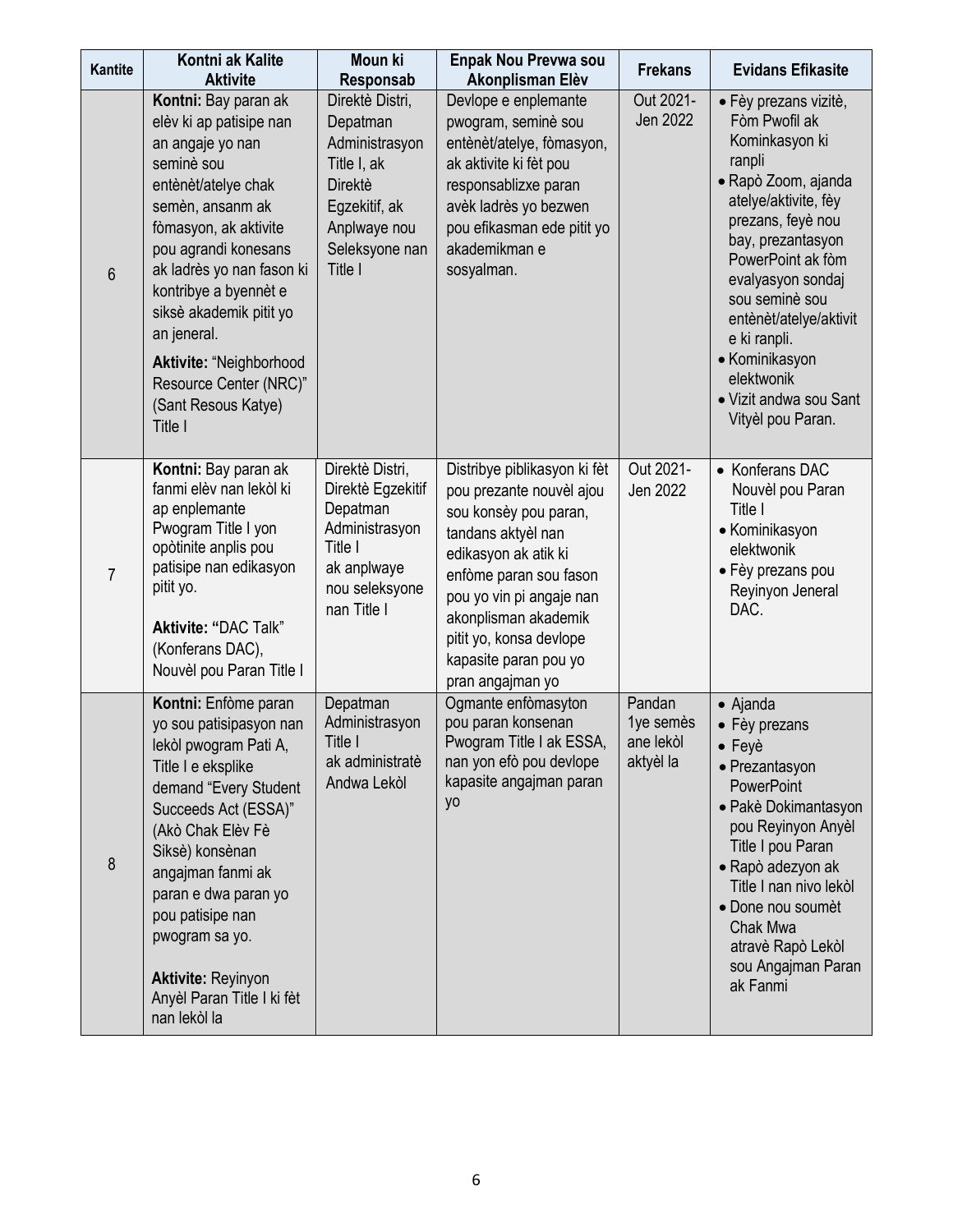| Kantite | Kontni ak Kalite<br><b>Aktivite</b>                                                                                                                                                                                                                                                                                                                                                                         | Moun ki<br>Responsab                                                                       | <b>Enpak Nou Prevwa sou</b><br>Akonplisman Elèv                                                                                                                                                                                                                            | <b>Frekans</b> | <b>Evidans Efikasite</b>                                                                                                                           |
|---------|-------------------------------------------------------------------------------------------------------------------------------------------------------------------------------------------------------------------------------------------------------------------------------------------------------------------------------------------------------------------------------------------------------------|--------------------------------------------------------------------------------------------|----------------------------------------------------------------------------------------------------------------------------------------------------------------------------------------------------------------------------------------------------------------------------|----------------|----------------------------------------------------------------------------------------------------------------------------------------------------|
| 9       | Kontni:<br>Bay opòtinite pou paran<br>ogmante konesans<br>debaz yo, ansanm ak<br>patisipasyon nan lekòl la<br>atravè<br>reyinyon/fòmasyon<br>pandan n ap kolabore<br>ansanm avèk yo e<br>sipòte lòt paran<br><b>Aktivite: Reyinyon</b><br>Oryantasyon sou Ouvèti<br>Lekòl, Fòmasyon Inisyal<br>sou Enplemantasyon ak<br>Revizyon Anyèl PHP ak,<br>Rapèl, Reyinyon nan<br>Mitan Ane a, Reyinyon<br>Fen Ane a | Ofisye Lyezon<br>Fanmi,<br>Espesyalis Sipo<br>pou Fanmi ak<br>kèk Anplwaye<br>Depatman FSS | Done nou kolekte atravè<br>"Exit Surveys" (Sondaj<br>Final) ki fin konplete yo,<br>evalyasyon sou bezwen<br>kontinyèl, ak revizyon ka<br>PHP pral sèvi pou adrese<br>bezwen espesifik ki ka<br>kontribye nan<br>amelyorasyon prezans ak<br>akonplisman akademik<br>elèv yo | Chak Mwa       | • Ranpli Fòm<br>Rekòmandasyon<br><b>PHP</b><br>• Rapò Jesyon Ka<br>atravè Sistèm<br>Enfòmasyon Elèv la<br>• Sistèm<br>Kolaborasyon<br>'SharePoint' |

## **FÒMASYON ANPLWAYE**

| Kantite        | Kontni ak Kalite Aktivite                                                                                                                                                                                                                                                                                                     | <b>Moun ki</b><br>Responsab                                                                                                    | <b>Enpak Nou Prevwa sou</b><br>Akonplisman Elèv                                                                                                                           | <b>Frekans</b>       | <b>Evidans Efikasite</b>                                                                                                                                                  |
|----------------|-------------------------------------------------------------------------------------------------------------------------------------------------------------------------------------------------------------------------------------------------------------------------------------------------------------------------------|--------------------------------------------------------------------------------------------------------------------------------|---------------------------------------------------------------------------------------------------------------------------------------------------------------------------|----------------------|---------------------------------------------------------------------------------------------------------------------------------------------------------------------------|
|                | <b>Content: Ofri asistans</b><br>teknik, sipò, ak siveyans<br>pou anplwaye nan andwa<br>lekòl yo ka ofri yon<br>pwogram efikas pou<br>angajman paran ak fanmi.<br><b>Aktivite: "Accountability</b><br>and Technical Assistance<br>Team (A-TAT)" (Ekip<br>Responsablite ak Asistans<br><b>Teknik</b><br>Administrasyon Title I | Direktè Distri,<br>Direktè Egzekitif<br>Depatman<br>Administrasyon<br>Title I, ak<br>Anplwaye nou<br>Seleksyone nan<br>Title I | Ranfòse kapasite anplwaye<br>lekòl pou sipòte<br>akonplisman akademik elèv<br>yo atravè asistans teknik ak<br>sipò.                                                       | Out 2021-Jen<br>2022 | • Koninikasyon<br>elektwonik<br>• Ajanda sesyon<br>fòmasyon<br>• Fèy prezans<br>• Feyè nou Bay<br>• Prezantasyon<br>'PowerPoint'<br>• Rapò adezyon lekòl<br>la ak Title I |
| $\overline{2}$ | Kontni: Pataj enfòmasyon Direktè Distri,<br>avèk anplwaye ki ap bay<br>lekòl Title I sipò konsènan<br>demand Seksyon 1116<br>ESSA, ansanm ak meyè<br>pratik e estrateji pou<br>ogmante angajman paran<br>ak fanmi.<br><b>Aktivite: Sansibilize</b><br>Paran ak Fanmi ak<br>Reyinyon Anplwaye Inite<br>Konfòmite               | Direktè Egzekitif<br>Depatman<br>Administrasyon<br>Title I, ak<br>Anplwaye nou<br>Seleksyone nan<br>Title I                    | Amelyore konpreyansyon<br>anplwaye Distri a konsènan 2022<br>enplemantasyon Pwogram<br>Angajman Paran ak Fanmi<br>Title I an, ak sipò<br>akonplisman akademik elèv<br>yo. | Out 2021-Jen         | • Ajanda<br>• Fèy prezans<br>• Feyè nou Bay                                                                                                                               |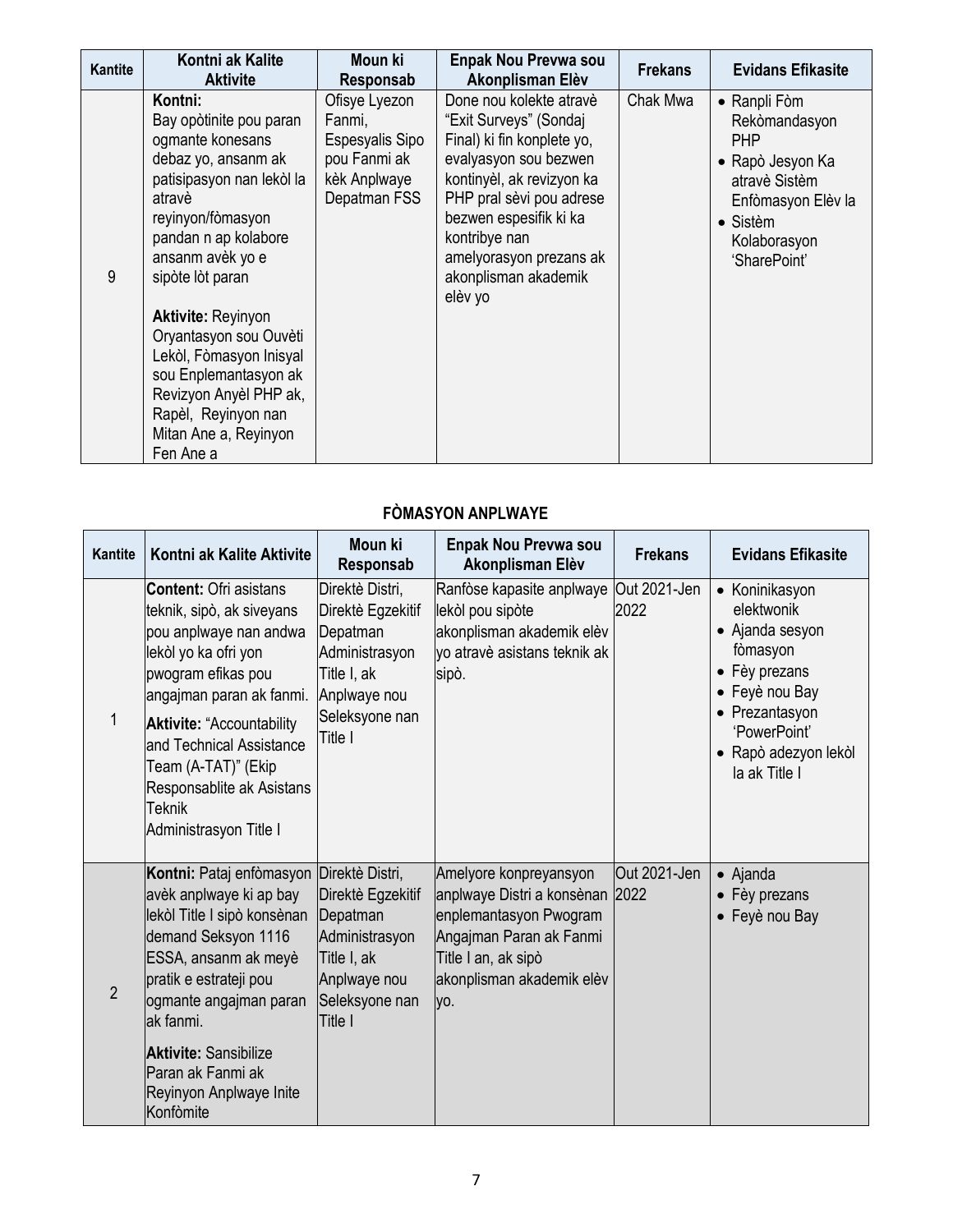| Kantite        | Kontni ak Kalite Aktivite                                                                                                                                                                                                                                                                                                                                                                                                                                                                               | Moun ki<br>Responsab                                                              | <b>Enpak Nou Prevwa sou</b><br>Akonplisman Elèv                                                                                                                              | <b>Frekans</b>       | <b>Evidans Efikasite</b>                                                                                                                                                                                 |
|----------------|---------------------------------------------------------------------------------------------------------------------------------------------------------------------------------------------------------------------------------------------------------------------------------------------------------------------------------------------------------------------------------------------------------------------------------------------------------------------------------------------------------|-----------------------------------------------------------------------------------|------------------------------------------------------------------------------------------------------------------------------------------------------------------------------|----------------------|----------------------------------------------------------------------------------------------------------------------------------------------------------------------------------------------------------|
| 3              | Kontni: Bay enfòmasyon<br>atravè reyinyon,<br>fòmasyon/atelye pou ede<br>lekòl yo enplemante<br>efikasman Pwogram<br>Angajman Paran ak Fanmi<br>Title I an.                                                                                                                                                                                                                                                                                                                                             | Anplwaye nou<br>Chwazi nan Distri<br>a                                            | Amelyore konpreyansyon<br>anplwaye lekòl yo konsènan 2022<br>enplemantasyon Pwogram<br>Angajman Paran ak Fanmi<br>Title I an, pou sipòte<br>akonplisman akademik elèv<br>yo. | Out 2021-Jen         | • Ajanda<br>• Fèy prezans<br>• Feyè nou Bay<br>• Prezantasyon<br>'PowerPoint'                                                                                                                            |
|                | Aktivite: Reyinyon M-<br>DCPS, Sesyon Fòmasyon<br>ak Atelye                                                                                                                                                                                                                                                                                                                                                                                                                                             |                                                                                   |                                                                                                                                                                              |                      |                                                                                                                                                                                                          |
| $\overline{4}$ | Kontni: Enfòme anplwaye<br>yo sou patisipasyon lekòl<br>yo a nan pwogram Pati A<br>Title I, e eksplike kondisyonAdministratè nan<br>ESSA yo avèk aksan sou<br>akonplisman elèv atravè<br>angajman paran ak fanmi e<br>ofri yon rezime sou<br>pwogram federal tankou sa<br>ki fèt pou Migran yo ak<br>Pwoje UP-START.<br>Aktivite: Sesyon fòmasyon<br>Title I pou konfòmite<br>fasilitatè nan lekòl yo                                                                                                   | Administrasyon<br>Depatman<br>Title I ak<br>lekòl yo                              | Amelyore konpreyansyon<br>anplwaye yo konsènan<br>kondisyon ESSA yo avèk<br>aksan sou akonplisman<br>akademik elèv atravè<br>angajman paran ak fanmi                         | Vè fen oktòb<br>2021 | • Ajanda<br>• Fèy prezans<br>• Feyè nou Bay<br>• Resous vityèl/seminè<br>sou entènèt sou sit Title                                                                                                       |
| 5              | Kontni: Ofri yon varyete<br>opòtinite devlopman<br>anplwaye ki solid, Byen<br>Fòme pou pèmèt CIS/CLS<br>yo: sipòte e angaje<br>ekikasman paran ak fanmi Anplwaye nou<br>yo; transmèt enfòmasyon ki Seleksyone nan<br>esansyèl bay paran yo sou Title I<br>disponibilite ki genyen nan<br>Distri a, lekòl yo, ak resous<br>kominotè yo; e konpile tout<br>dokimantasyon yo mande<br>kòm sipò konsènan<br>angajman paran ak fanmi<br>nan Title I<br><b>Aktivite: Sant Fomasyon</b><br>Title I pou CIS/CLS | Direktè Distri,<br>Direktè Egzekitif<br>Depatman<br>Administrasyon<br>Title I, ak | Amelyore ladrès CIS/CLS<br>yo kòm anbasadè lekòl, nan 2022<br>yon efò pou sipòte<br>akonplisman elèv atravè<br>angajman efikas paran ak<br>fanmi.                            | Out 2021-Jen         | • Kominikasyon<br>elektwonik<br>$\bullet$ Ajanda<br>• Fèy prezans<br>• Feyè nou Bay<br>• Prezantasyon<br>'PowerPoint'<br>• Rapò Konplè sou<br>Adezyon<br>• Atelye sou entènèt<br>sou sit entènèt Title I |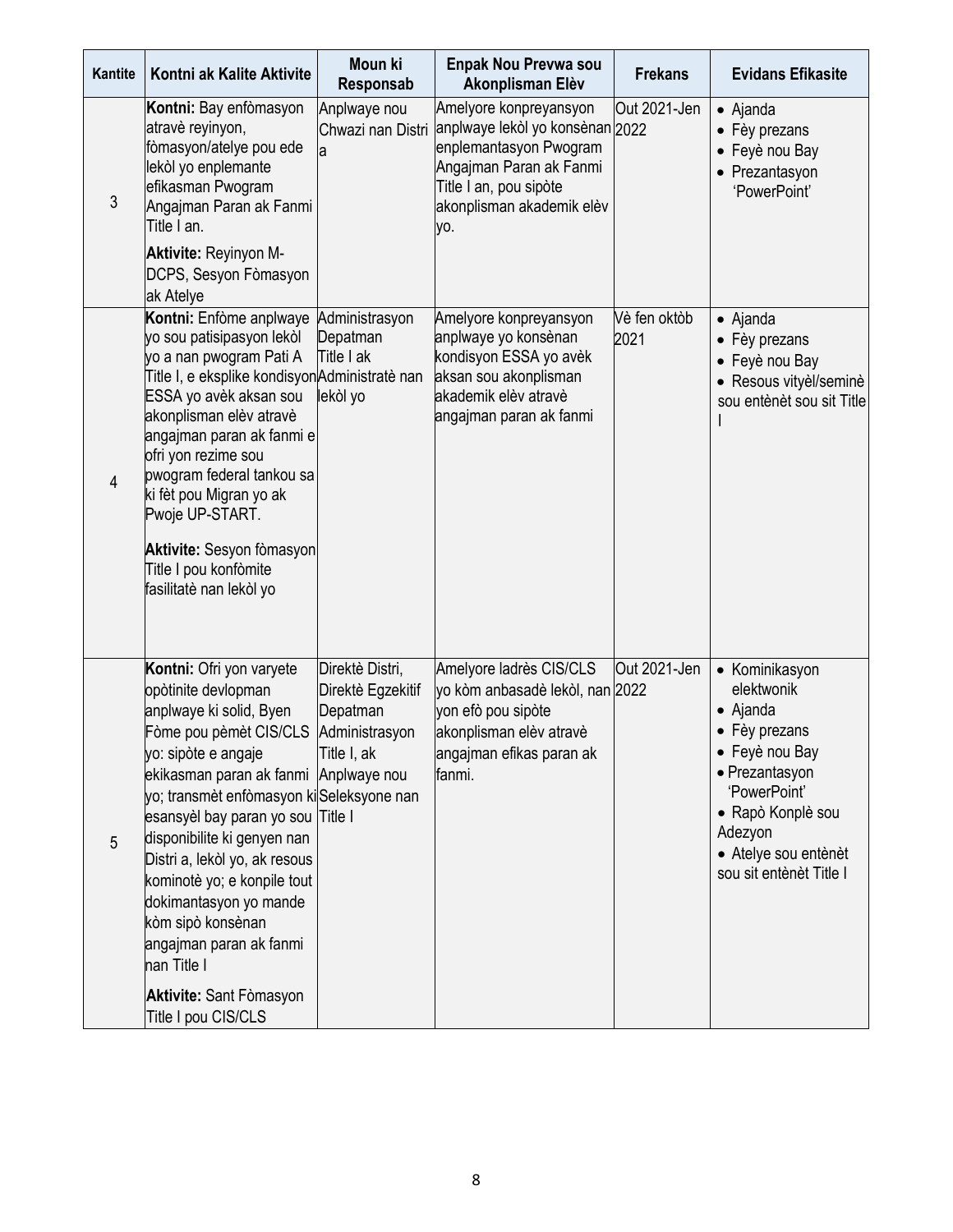| Kantite | Kontni ak Kalite Aktivite                                                                                                                                                                                                                                      | Moun ki<br>Responsab                                                                                                                      | <b>Enpak Nou Prevwa sou</b><br>Akonplisman Elèv                                                                                                                                                              | <b>Frekans</b>           | <b>Evidans Efikasite</b>                                                                                                                                              |
|---------|----------------------------------------------------------------------------------------------------------------------------------------------------------------------------------------------------------------------------------------------------------------|-------------------------------------------------------------------------------------------------------------------------------------------|--------------------------------------------------------------------------------------------------------------------------------------------------------------------------------------------------------------|--------------------------|-----------------------------------------------------------------------------------------------------------------------------------------------------------------------|
| 6       | Kontni: Pwomouywa<br>adezyon ak manda lokal,<br>eta, e federal konsènan<br>enplemantasyon Pwogram<br>Title I an.<br><b>Aktivite:</b> Fòmasyon pou<br>Direktè Lekòl nan<br>Enplemantasyon Pwogram Seleksyone nan<br>Title I an atravè Lekòl yo<br>an 2021-2022. | Direktè<br>Administratif,<br>Direktè Distri,<br>Direktè Egzekitif<br>Depatman<br>Administrasyon<br>Title I, ak<br>Anplwaye nou<br>Title I | Amelyore konpreyansyon<br>Direktè Lekòl yo konsènan<br>kondisyon "Every Student<br>Succeeds Act (ESSA)" (Akò<br>Chak Elèv Fè Siksè), pou<br>sipòte akonplisman<br>akademik atravè angajman<br>paran ak fanmi | Septanm ak<br>oktòb 2021 | Kominikasyon<br>$\bullet$<br>elektwonik<br>$\bullet$ Ajanda<br>• Fèy prezans<br>• Feyè nou Bay<br>Prezantasyon<br>'PowerPoint<br>• Asirans Direktè Lekòl<br><b>yo</b> |
|         | Kontni: Ofri sipò ak<br>fòmasyon sou<br>konpreyansyon ak<br>enplemantasyon inisyativ<br>PHP <sub>a</sub><br><b>Aktivite:</b> Asistans teknik,<br>sipò ak siveyans kontinyèl                                                                                    | Ofisye Lyezon<br>Fanmi ak<br>Anplwaye Sèvis<br>Sipò                                                                                       | Ogmante abilite anplwaye<br>yo pou sipòte akonplisman<br>akademik elèv yo atravè<br>asistans teknik, sipò ak<br>kontwòl                                                                                      | Out 2021-Jen<br>2022     | Kominikasyon<br>$\bullet$<br>elektwonik<br>Premye vizit nan<br>$\bullet$<br>lekòl<br>Lis Vizit Suivi nan<br>Lekòl                                                     |

#### **KOMINIKASYON AK AKSESIBLITE**

Yo pral ofri lekòl yo PFEP Title I M-DCPS atravè tout LEA yo (Distri) a, ann Anglè, Espayòl e an Kreyòl, pou ofri opòtinite total pou patisipasyon tout paran. Reyinyon Anyèl Paran Title I nan lekòl la e/oubyen rapò ak ajanda reyinyon paran yo ap reflete diskisyon ki fèt nan PFEP Title I M-DCPS atravè tout LEA yo, PFEP Title I nan nivo Lekòl yo, ak Akò Lekòl-Paran Title I. Distri a ap fè divès tantativ posib pou enfòme paran yo sou enpòtans patisipasyon yo, atravè mwayen kominikasyon sa yo: "SchoolMessenger" (Mesaj ki Soti nan Lekòl yo) ak mesaj tèks sou telefòn pou kay ak paran elèv ki ap patisipe nan Pwogram Title I Atravè Lekòl la; Bilten Enfòmasyon Title I pou Paran; siy Title I pou lekòl yo (lè sa aplikab); feyè y ap bay elèv pote lakay; piblisite nan jounal; telèvizyon; e/oubyen anons nan radyo oubyen lòt korespondans elektwonik.

Nou ap fè efò rezonab pou ede paran yo nan lang pa yo e paran ki gen bezwen espesyal, yon fason pou ba yo enfòmasyon konsènan bezwen ak dwa "English Language Learners (ELL)" (Elèv ki ap Aprann Anglè) ak timoun edikasyon espesyal yo. Aprè sa, yo revize e enplemante sijesyon yo si l apwopriye, e yo mete paran yo okouran de disponiblite sèvis tradiksyon similtane ann Espayòl e an Kreyòl, nan tout reyinyon Title I DAC ak PAC yo. Selon bezwen yo, paran yo ka enskri e resevwa sèvis tradiksyon similtane. Yo voye anons reyinyon Title I DAC ak PAC yo elektwonikman bay CIS/CLS nan nan lekòl yo, oubyen yon moun yo deziyen alavans pou yo ka distribye bay tout paran. Anons anvan reyinyon sa yo gen ladan notifikasyon konsènan bezwen espesyal yo remèt bay Depatman Administrasyon Title I, donk pou yo ka ede ogmante patisipasyon paran ki gen bezwen espesyal. Yo bay paran yo yon papye pou yo ranpli nan chak reyinyon kote yo ka mete sijesyon yo. Yo revize e enplemante sijesyon yo, jan sa apwopriye.

Nou ap bay paran yo plis opòtinite atravè "Migrant Early Childhood Learning Program (MECLP)" (Pwogram Aprantisaj pou Timoun Migran Anbazaj), "Migrant Achievement Resources (MAR)" (Resous Akonplisman pou Migran), "Migrant Academic Planning and Achievement (MAPA)" (Planifikasyon ak Akonplisman Akademik pou Migran), ak sèvis sipò. Patisipasyon paran nan atelye, yo ap entegre konferans paran-pwofesè ak lòt aktivite ant lekòl ak kominote a e mete ladan paran kom patnè nan pwosesis edikasyonèl pou pitit yo. Pwogram alfabetizasyon familyal yo fè pati Sant Resous pou Fanmi yo ansanm ak lekòl lokal ki nan Pwogram Edikasyon Migran yo.

Nou ap voye kominikasyon a diferan nivo nan Distri e nan lekòl ki ap suiv la ann Anglè, Espayòl e an Kreyòl: Lèt Notifikasyon pou Paran Title I, Akò Lekòl-Paran Title I, Enfòmasyon sou Dwa Paran an pou Li Konnen, Enfòmasyon sou Reyinyon Anyèl Paran Title I, bilten nouvèl nan lekòl la, feyè ak notifikasyon sou fòmasyon paran, pèfòmans elèv Title I yo nan evalyasyonLekti/Ekriti Anglè, Matematik, Syans, ak Syans Sosyal. Nou ka jwenn enfòmasyon konsènan evalyasyon eta a na[n https://www.fldoe.org/.](https://www.fldoe.org/)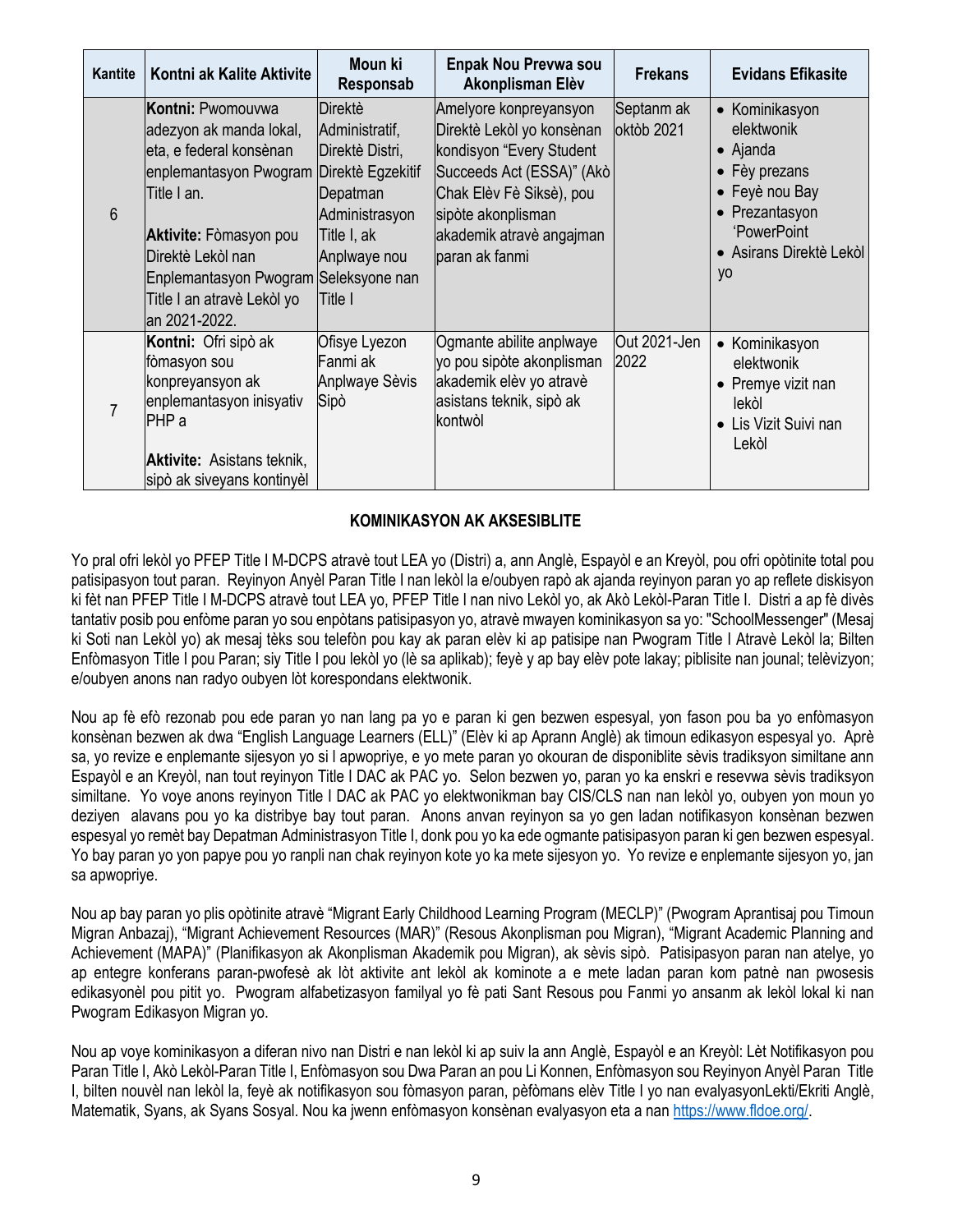# **AKTIVITE DISKRESYONÈ POU DEVLOPE KAPASITE PARAN POU YO PATISIPE NAN LEKÒL**

| <b>Kantite</b> | <b>Aktivite</b>                                                                                                                                                                                  | Deskripsyon Estrateji<br>Enplemantasyon                                                                                                                                                                                                                                                                                                                                                                                     | Moun ki Responsab                                                                                                                            | Enpak Nou Prevwa sou<br>Akonplisman Elèv                                                                                                                                       | <b>Frekans</b>        |
|----------------|--------------------------------------------------------------------------------------------------------------------------------------------------------------------------------------------------|-----------------------------------------------------------------------------------------------------------------------------------------------------------------------------------------------------------------------------------------------------------------------------------------------------------------------------------------------------------------------------------------------------------------------------|----------------------------------------------------------------------------------------------------------------------------------------------|--------------------------------------------------------------------------------------------------------------------------------------------------------------------------------|-----------------------|
| 1              | Fòme paran pou<br>ogmante<br>patisipasyon lòt<br>paran [Seksyon<br>1116(e)                                                                                                                       | Fòmasyon/Atelye Akademi<br>Paran an ede paran vin<br>patnè total nan edikasyon<br>pitit yo.                                                                                                                                                                                                                                                                                                                                 | Ofisye Lyezon Familyal,<br>anplwaye Depatman<br>FSS, Anplwaye Akademi plis nan ogmante<br>yo seleksyone                                      | Ogmantasyon angajman<br>paran ak fanmi, ki pral ede<br>Paran, ak anplwaye Title akonplisman akademik elèv                                                                      | Out 2021-<br>Jen 2022 |
| $\overline{2}$ | Pwograme reyinyon<br>nan lekòl yo nan lè ki<br>fleksib oubyen fè<br>konferans lakay paran<br>ki pa ka asiste<br>konferans nan lekòl yo<br>regilyèman [Seksyon<br>1116(e)                         | Nou ankouraje lekòl ki ap<br>enplemante Pwogram Title I<br>Atravè lekòl yo pou yo<br>pwograme reyinyon<br>e/oubyen atelye sou entènèt Seleksyone nan Title I<br>yo nan diferan lè ak jou<br>atravè ane lekòl la, pou ofri<br>opòtinite pou paran ka<br>patisipe atravè divès<br>modalite e/oubyen<br>konferans Zoom oubyen<br>reyinyon a distans nan<br>telefòn, pou ogmante<br>patisipasyon paran nan nivo<br>maksimòm li. | Direktè Distri, Direktè<br>Egzekitif Depatman<br>Administrasyon Title I, ak patisipasyon maksimòm<br>Anplwaye nou                            | Ogmantasyon angajman<br>paran ak fanmi nan pèmèt<br>paran ki pa ka asiste<br>reyinyon regikye ki<br>pwograme yo, ki kapab ede<br>plis nan ogmante<br>akonplisman akademik elèv | Out 2021-<br>Jen 2022 |
| 3              | Adopte e enplemante<br>apwòch modèl pou<br>amelyore angajman<br>paran ak fanmi<br>[Seksyon 1116(e)]                                                                                              | Manm "Department of Title I<br><b>Accountability &amp; Technical</b><br>Assistance Team (A-TAT)"<br>(Depatman Ekip<br>Responsablite ak Asistans<br>Teknik) la pwograme<br>kontwòl sou plas, asistans<br>teknik ak sipò ansanm ak<br>reyinyon/seminè sou entènèt<br>Sant Fòmasyon pou<br>CIS/CLS yo ofri devlopman<br>pwofesyonèl, yon fason pou<br>amelyore ladrès yo kòm<br>anbasadè lekòl yo.                             | Direktè Distri, Direktè<br>Egzekitif Depatman<br>Administrasyon Title I, ak responsablize paran yo<br>Anplwaye nou<br>Seleksyone nan Title I | Ogmante kantite anplwaye<br>nan nan lekòl yo pou<br>avèk enfòmasyon, resous e<br>sèvis, pandan n ap<br>amelyore akonplisman<br>akademik elèv yo                                | Out 2021-<br>Jen 2022 |
| 4              | Etabli yon "Parent<br>Advisor Council (PAC)"<br>Paran) nan chak rejyon <mark>kesyon ki gen rapò ak</mark><br>ak angajman paran e<br>fanmi nan Pati A<br>pwogram Title I nan<br>[Seksyon 1116(e)] | Komite Egzekitif Title I PAC<br>la konseye Depatman<br>(Konsèy Konsiltatif pou Administrasyon Title I sou<br>yo pou bay konsèy sou angajman paran e fanmi nan Seleksyone nan Title I<br>tout kesyon ki gen rapò <sup>llekòl</sup> Title I yo e li sipòte<br>planifikasyon ak<br>enplemantasyon Pwogram<br>Title I Atravè Lekòl la.                                                                                          | Direktè Distri, Direktè<br>Egzekitif Depatman<br>Administrasyon Title I, aksèvis ki disponib atravè<br>Anplwaye nou                          | Fasilite difizyon<br>enfòmasyon resous ak<br>lekòl ak Distri a, yon fason<br>pou pwomouvwa yon<br>anviwònman familyal ki<br>pwomote aprantisaj                                 | Out 2021-<br>Jen 2022 |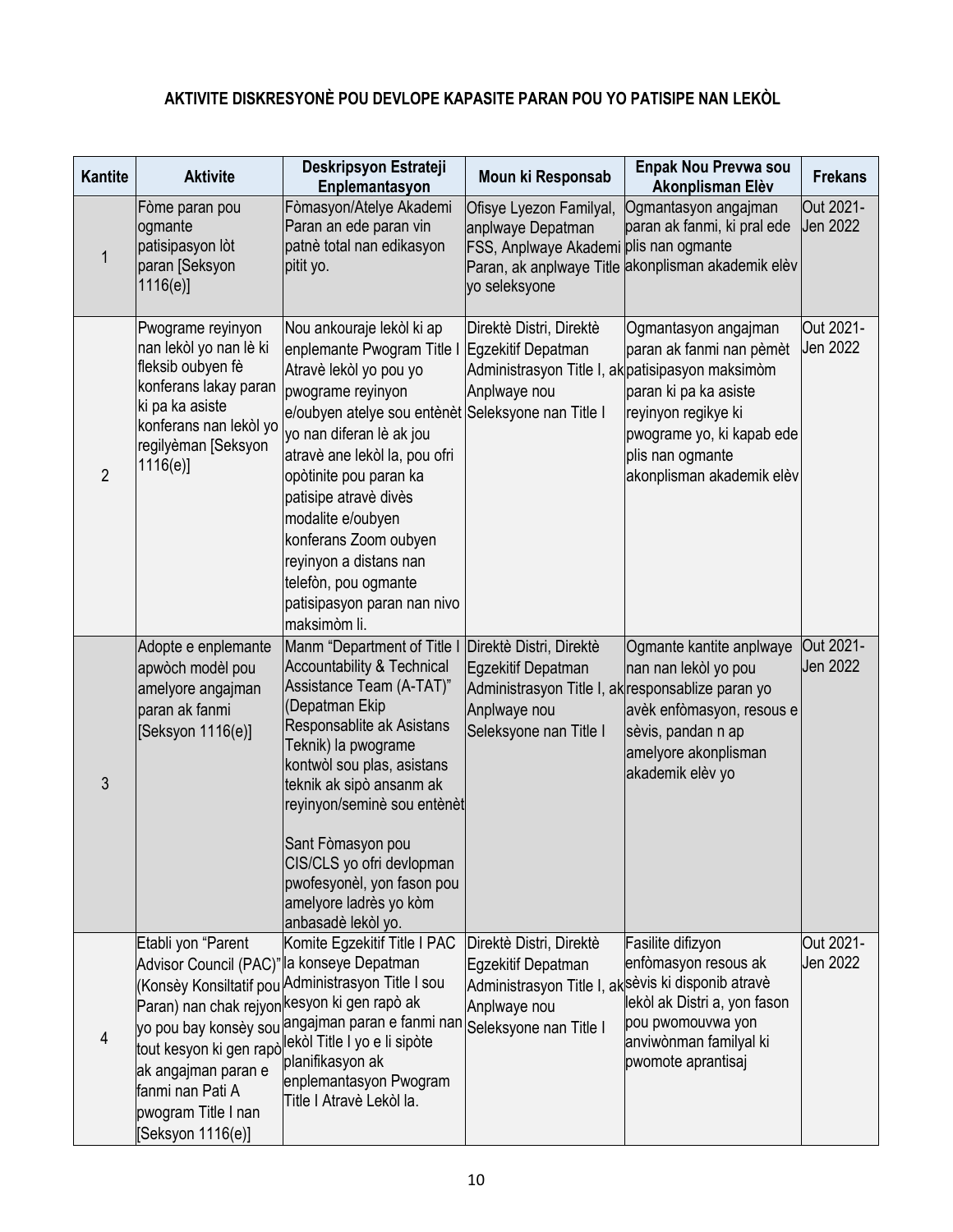| <b>Kantite</b> | <b>Aktivite</b>                                                                                                                                                                   | Deskripsyon Estrateji<br>Enplemantasyon                                                                                                                                                                                                                                                | <b>Moun Responsab</b>                                                                                                                         | Enpak Nou Prevwa sou<br>Akonplisman Elèv                                                                                                                                                                         | <b>Frekans</b>        |
|----------------|-----------------------------------------------------------------------------------------------------------------------------------------------------------------------------------|----------------------------------------------------------------------------------------------------------------------------------------------------------------------------------------------------------------------------------------------------------------------------------------|-----------------------------------------------------------------------------------------------------------------------------------------------|------------------------------------------------------------------------------------------------------------------------------------------------------------------------------------------------------------------|-----------------------|
| 5              | Etabli yon Konsèy<br>konsiltatif pou Paran<br>(DAC) atravè tout LEA<br>a pou bay konsèy sou<br>ak angajman paran e<br>fanmi nan Pati A<br>pwogram Title I nan<br>Seksyon 1116(e)] | Komite Egzekitif Title I DAC<br>la konseye Depatman<br>Administrasyon Title I sou<br>kesyon ki gen rapò ak<br>tout kesyon ki gen rapò <sup>langajman paran e fanmi nan</sup><br>lekòl Title I yo e li sipòte<br>planifikasyon ak<br>enplemantasyon Pwogram<br>Title I Atravè Lekòl la. | Direktè Distri, Direktè<br>Egzekitif Depatman<br>Administrasyon Title I, aksèvis ki disponib atravè<br>Anplwaye nou<br>Seleksyone nan Title I | Fasilite difizyon<br>enfòmasyon resous ak<br>lekòl ak Distri a, yon fason<br>pou pwomouvwa yon<br>anviwònman familyal ki<br>pwomote aprantisaj                                                                   | Out 2021-<br>Jen 2022 |
| 6              | Fasilite senk seminè<br>fòmasyon sou sijè ki fètane atravè Sondaj sou<br>pou ankouraje e<br>maksimize angajman<br>avèk Depatman FSS e a fè<br>Akademi Paran An                    | Enplemantasyon seminè sou Ofisye Lyezon Fanmi,<br>sou entènèt ak sesyon entènèt sa yo ap fèt chak<br>Angajman Paran/Fanmi Title Akademi Paran An<br>I ak Evalyasyon Title I, Biwo<br>paran an kolaborasyon Evalyasyon Pwogram Distri                                                   | Anplwaye Depatman<br>FSS, ak Anplwaye                                                                                                         | Amelyore abilite paran pou<br>ede e defann pitit yo yon<br>fason ki efikas e pwomote<br>enpòtans pou gen yon<br>relasyon pozitif ant paran e<br>anplwaye lekòl la yon fason<br>pou bay meyè rezilta pou<br>lelèv | Out 2021-<br>Jen 2022 |

#### **REZIME SOU DEVLOPMAN KAPASITE 2020-2021**

| <b>Kantite</b> | Kontni ak Kalite Aktivite                                                                                                                                                                                                                                                                                                                                                                                                                                 | <b>Kantite</b><br><b>Aktivite</b> | <b>Kantite</b><br>Patisipan | Enpak Nou Prevwa sou<br>Akonplisman Elèv                                                        |
|----------------|-----------------------------------------------------------------------------------------------------------------------------------------------------------------------------------------------------------------------------------------------------------------------------------------------------------------------------------------------------------------------------------------------------------------------------------------------------------|-----------------------------------|-----------------------------|-------------------------------------------------------------------------------------------------|
| $\mathbf{1}$   | Kontni: Manm Konsèy Egzekitif DAC yo resevwa<br>rekòmandasyon sou bi ak etap yo bezwen ranpli pou<br>amelyore Pwogram Title I; devlope e revize, an<br>kolaborasyon avèk "Title I Parent and Family Engagement<br>Plan (PFEP)" (Plan Title I pou Angajman Fanmi); e ede nan<br>enfòme paran konsènan Reyinyon Anyèl pou Paran Title I<br>yo, reyinyon Distri a, ak lòt reyinyon pou paran, lè sa<br>apwopriye.<br>Aktivite: Reyinyon Konsèy Egzekitif DAC | 4<br>(1 pending)                  | 82                          | Ranfòse relasyon ant paran ak<br>lekòl nan fason ki pwofon e ki<br>sipòte akonplisman akademik  |
| $\overline{2}$ | Kontni: Paisipan yo devlope e revize PFEP Distri a, an<br>kolaborasyon avèk Depatman Administrasyon Title I; yo<br>resevwa enfòmasyon konsènan kondisyon Pwogram Title I<br>an, ak dwa pou yo patisipe; e yo te responsabilize yo avèk<br>enfòmasyon, resous ak sèvis ki disponib atravè lekòl la,<br>Distri a ansanm ak kominote a<br><b>Aktivite: Reyinyon Jeneral DAC Title I</b>                                                                      | 3                                 | 866                         | Ranfòse relasyon ant paran ak<br>lekòl nan fason ki pwofon e ki<br>sipòte akonplisman akademik  |
| 3              | Kontni: Devlope e revize PFEP atravè tout LEA a, an<br>kolaborasyon avèk Depatman Administrasyon Title I;<br>resevwa enfòmasyon konsènan kondisyon Pwogram Title I<br>yo, ak dwa pou yo patisipe; e yo responsabilize yo avèk<br>enfòmasyon, resous ak sèvis ki disponib atravè lekòl la,<br>Distri a, ansanm ak kominote a.<br><b>Aktivite: Reyinyon PAC Title I</b>                                                                                     | 12                                | 1,944                       | Ranfòse patenarya ant paran ak<br>lekòl nan fason ki pwofon e ki<br>sipòte akonplisman akademik |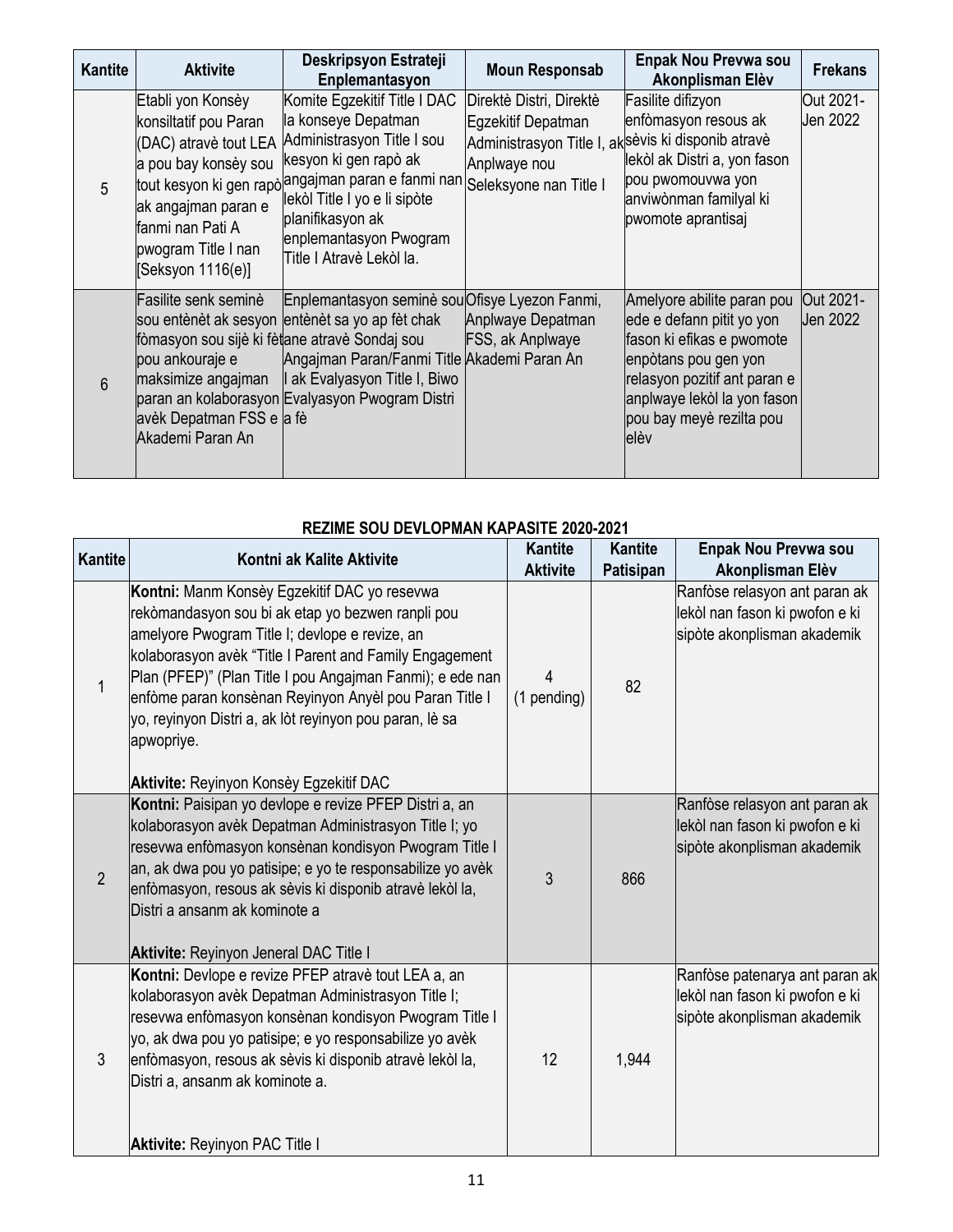| Kantite          | Kontni ak Kalite Aktivite                                                                                                                                                                                                                                                                                                                                                                                 | <b>Kantite</b><br><b>Aktivite</b> | <b>Kantite</b><br>Patisipan  | Enpak Nou Prevwa sou<br>Akonplisman Elèv                                                                                                  |
|------------------|-----------------------------------------------------------------------------------------------------------------------------------------------------------------------------------------------------------------------------------------------------------------------------------------------------------------------------------------------------------------------------------------------------------|-----------------------------------|------------------------------|-------------------------------------------------------------------------------------------------------------------------------------------|
| $\overline{4}$   | Kontni: Konpile enfòmasyon sou fason lekòl Title I yo ap<br>sipòte angajman paran ak fanmi nan edikasyon pitit yo.<br>Nou itilize enfòmasyon nou resevwa yo nan devlopman<br>PFEP Title I nan nivo Distri ak nivo Lekòl pou ane 2021-<br>2022 a.<br>Aktivite: Sondaj Title I M-DCPS sou Angajman Paran ak<br>Fanmi ak pou 2020-2021 ak Sondaj sou Angajman Paran ak<br>Fanmi nan nivo lekòl pou 2020-2021 | $\mathbf{1}$                      | 2,129<br>(jiska 20-5-<br>21) | Resevwa kòmantè ak sijesyon<br>paran sou fason pou amelyore<br>akonplisman akademik elèv                                                  |
| $\overline{5}$   | Kontni: Ofri sipò bay paran elèv ki ap patisipe nan<br>Pwogram Title I Atravè Lekòl la nan elaji konesans ak ladrès<br>yo yon fason ki kontribye nan byennèt timoun nan e<br>globalman nan siksè akademik li.<br>Aktivite: "Title I Neighborhood Resource Center (NRC)"<br>(Sant Resous Katye Title I)                                                                                                    | 82                                | 2,620                        | Enplemante pwogram ak<br>aktivite ki te sipòte<br>amelyorasyon akonplisman<br>akademik elèv.                                              |
| $6\phantom{1}$   | Kontni: Ofri aktivite, atelye, materyèl resous ak sipò chak<br>mwa pou amelyore abilite paran ak moun k ap pran swen<br>timoun pou yo pi byen sipòte aprantisaj pitit yo<br><b>Aktivite: Sant Resous Paran nan Nan Lekol</b>                                                                                                                                                                              | 322                               | 25,235                       | Enplemante pwogram ak<br>aktivite ki te sipòte<br>ogmantasyon akonplisman<br>lakademik elèv                                               |
| $\overline{7}$   | Kontni: Amelyore relasyon elèv-pwofesè; ogmante<br>angajman paran ak fanmi e ede nan devlopman kapasite<br>paran pou amelyore akonplisman akademik elèv<br>Aktivite: "Challenging Higher Education for Students in our<br>Schools (CHESS)" (Ankouraje Edikasyon Siperyè pou Elèv<br>nan Lekòl Nou yo)                                                                                                     | 72                                | 1,441                        | Enplemante pwogram ak<br>aktivite ki te sipòte<br>ogmantasyon akonplisman<br>akademik elèv                                                |
| $\boldsymbol{8}$ | Kontni: Ofri paran ak manm fanmi elèv nan lekòl ki ap<br>enplemante Pwogram Title I opòtinite pou patisipe nan<br>edikasyon pitit yo.<br>Aktivite: "DAC Talk, News for Title I Parents" (Diskou sou<br>DAC, Nouvèl pou Paran Title I)                                                                                                                                                                     | 32                                | 1,700                        | Fèt pou montre paran yo<br>enfòmasyon ki pi ajou yo,<br>tandans aktyèl nan edikasyon<br>ak atik ki sipòte akonplisman<br>akademik elèv yo |

**Kontni:** Distri a enfòme paran yo sou patisipasyon lekòl pitit yo nan Pati A pwogram Title I nan lekòl pitit yo e li eksplike yo kondisyon pou patisipe nan pwogram nan. Apeprè 3,499 paran te patisipe nan youn oubyen plis aktivite pandan ane lekòl 2020- 2021 an, ki reprezante 103 lekòl prive Title I atravè Distri a ki te patisipe nan Pwogram Title I pou Lekòl ki Pa Lekòl Piblik. Anplis de sa, aktivite sa yo te fè yon enpak pozitif sou akonplisman elèv yo, yo te ankouraje alfabetizasyon familyal ansanm ak yon lanmou pou aprann. Yon lòt bò, gen yon 2.0 pousan devlopman akademik nan domèn ladrès debaz ki te reyalize nan fen ane lekòl 2020-2021 an. Materyèl sou Angajman Familyal ak Kominotè; Nou te Jwenn nan

<http://www.schoolcommunitynetwork.org/downloads/FACEHandbook.pdf> se kèk nan rechèch ki sipòte aktivite nou te mansyone anwo a. Nou ap evalye enplemantasyon aktivite sa yo chak ane atravè Sondaj Title I sou Angajman Paran ak Fanmi ansanm ak Evalyasyon, Biwo Evalyasyon Pwogram Distri a.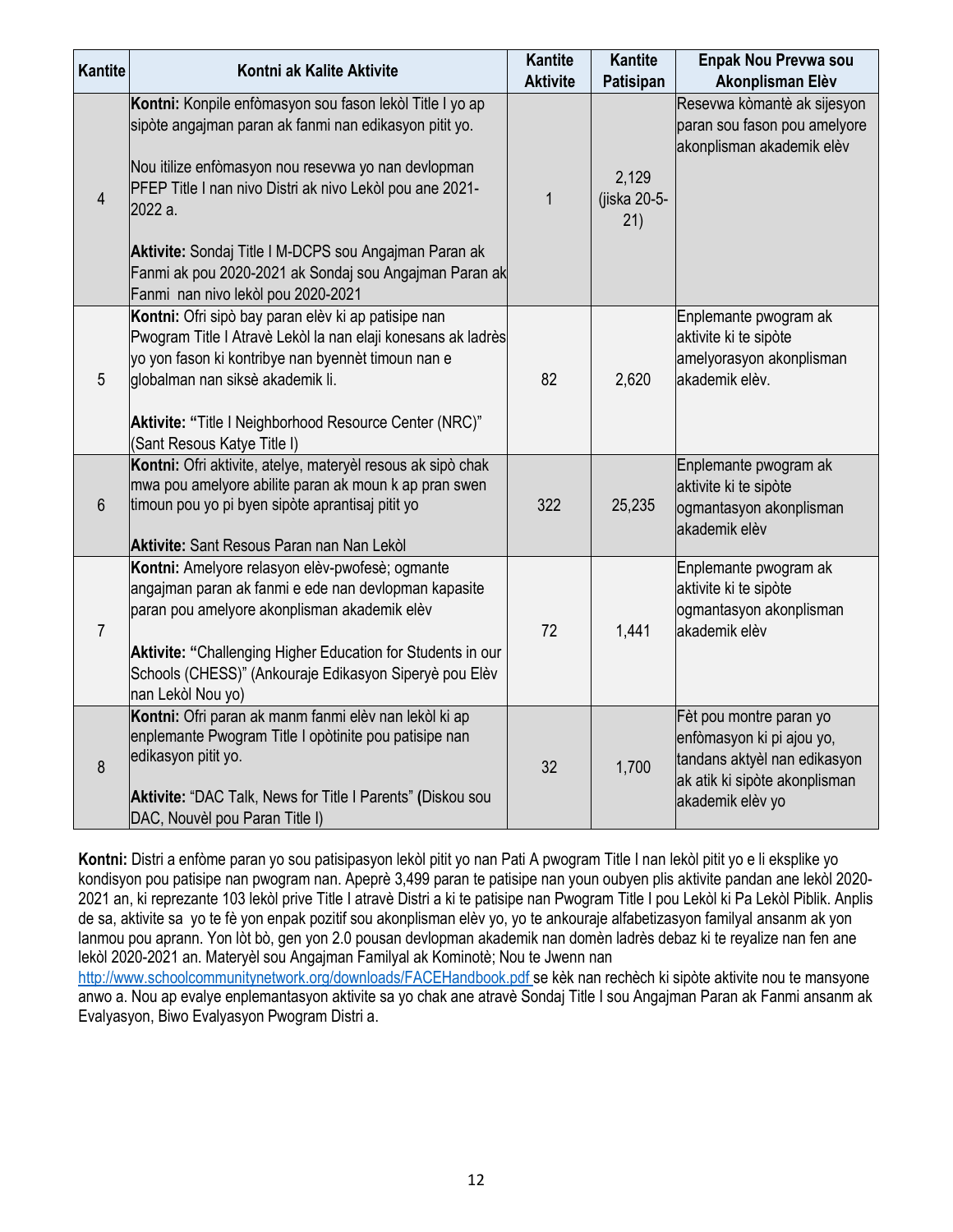## **BARYÈ KI JENNEN PATISIPASYON PARAN NAN AKTIVITE ANGAJMAN PARAN AK FANMI POU 2020-2021**

| <b>Kantite</b> | <b>Baryè</b>                                    | Etap Lekòl la Ap Pran pou L Fè siksè                                                                                                                                                                                                                                                                                                                                                                       |
|----------------|-------------------------------------------------|------------------------------------------------------------------------------------------------------------------------------------------------------------------------------------------------------------------------------------------------------------------------------------------------------------------------------------------------------------------------------------------------------------|
|                | Orè Travay Paran/Konfli Tan                     | Avèk asistans ak kontwòl Distri a, lekòl yo pral oblije ofri yon kantite reyinyon<br>ak atelye sou entènèt ki fleksib, nan maten, nan aprèmidi, ak aswè, nan jou ki<br>diferan nan semèn nan e ki ofri opòtinite pou redui konfli avèk orè travay paran<br>yo, pou ankouraje patisipasyon paran nan evènman sa yo.                                                                                         |
|                | Akomodasyon pou Paran ki Gen<br>Bezwen Espesyal | Avèk asistans ak kontwòl Distri a, lekòl yo pral ofri opòtinite egal pou<br>patisipasyon paran ki gen bezwen espesyal, nan fè akomodasyon ki nesesè<br>yo. (nan ofri reyinyon sou entènèt)                                                                                                                                                                                                                 |
| 3              | Kolaborasyon avèk Kominote a                    | Distri a ap ofri kowòdinasyon, asistans Teknik ansanm ak lòt sipò ki nesesè<br>pou ede bati kapasite anplwaye yo nan planifye e enplemante aktivite<br>angajman paran ak fanmi ki efikas. Oganizasyon ki gen yon eksperyans<br>efikasite yo ka pwouve nan angaje e nan fè paran ak fanmi patisipe, n ap<br>kontakte yo pou ede bati kapasite anplwaye yo pou rive jwenn bonjan<br>angajman paran ak fanmi. |